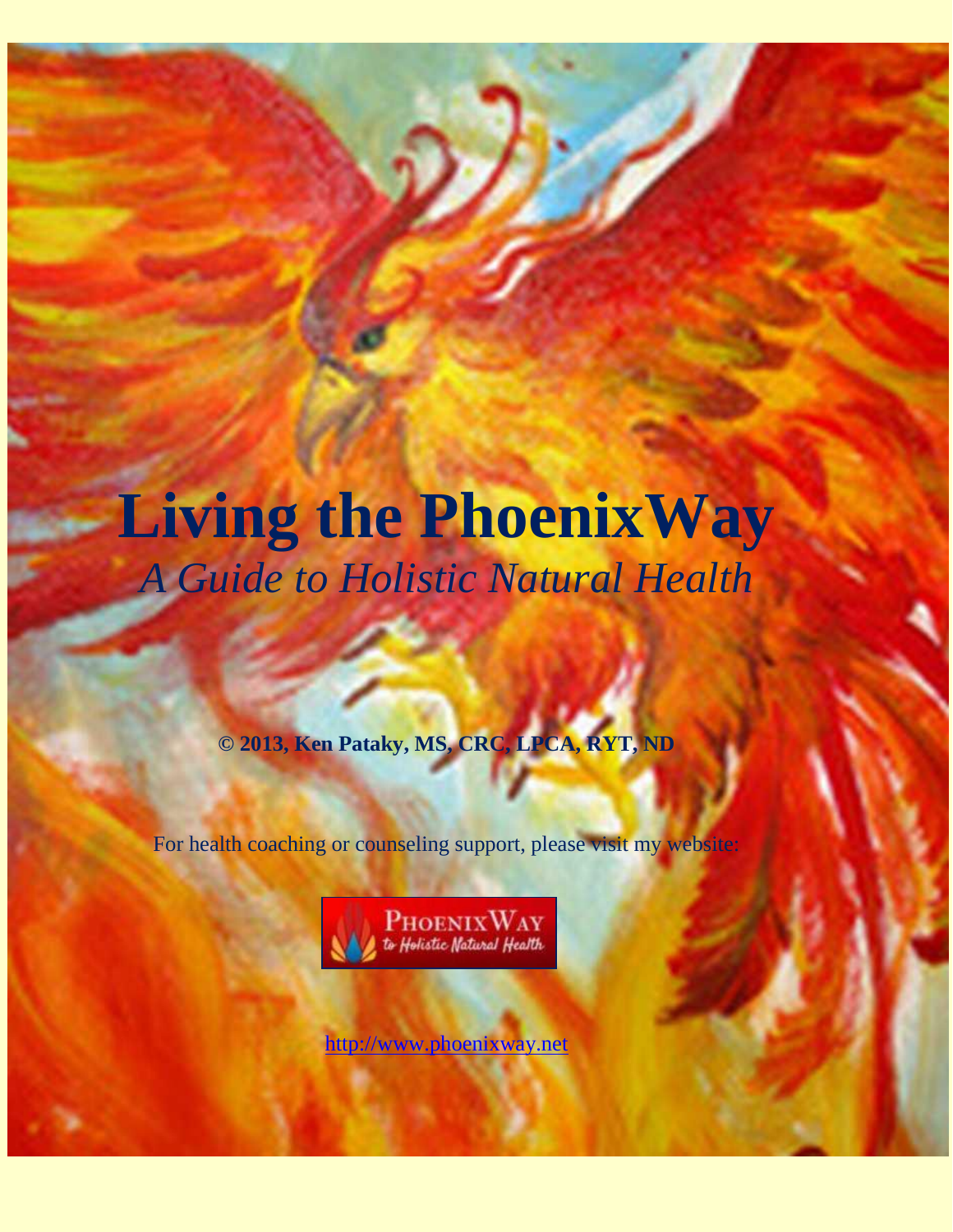## **Preface: Origins of the PhoenixWay**

<span id="page-1-0"></span>This ebook attempts to outline the path of the PhoenixWay to Holistic Natural Health in layman's terms. This is not just a path I have researched but one I have discovered and realized in my personal experience. This has been a very real journey for me, one I started over 35 years ago when I first began to run for exercise and do sit-ups in my bedroom along with the sports I participated in via school and the community. In my teens and early adult years, I studied and practiced many types of Asian martial arts; in college, I became a vegetarian and began to study Taoist philosophy and tai chi, which ultimately led me—after suffering through a painful divorce--to Buddhism, meditation, and yoga. When I had a young family, their medical needs prompted me to study traditional naturopathy, to help discover cures and remedies that were gentle and effective with no side effects. My love for them helped me move away from harsh drugs and procedures and more towards what my heart and body were telling me healing was about.

I've always been a nature lover, having spent countless days as a youth in scouting and with my family, hiking and camping in the woods and mountains across our great country. This love of and affinity for nature has helped guide me as well during these years towards healing methods that reflect what is going on outside of the human world, in the woods, fields, mountains and bodies of water which make up the rest of our world. In college, for example, I studied primate (ape) behavior and that enlightened me about what is natural for primates to eat, how they socialize and manage relationships, rest and exercise, etc. My passion for the outdoors has guided me to choose methods of eating, recycling, gardening, composting, and purchasing products that are sustainable and have a smaller footprint. My love of fresh fruits and vegetables came from growing up in a farming community in New England, where blackberries grew wild behind my home, my mother had a large garden and canned/jarred extensively, and we had large farm stands, apple orchards, cider mills, and strawberry patches in our town. I've never forgotten the taste of real produce, and the sad excuse for imitation that appears in most supermarkets today simply doesn't measure up. And traveling abroad has helped me understand that doing things as we do in America is only ONE way of doing something that can be done in many different and wonderful ways by many different cultures…and all of them are valid and perfect for them.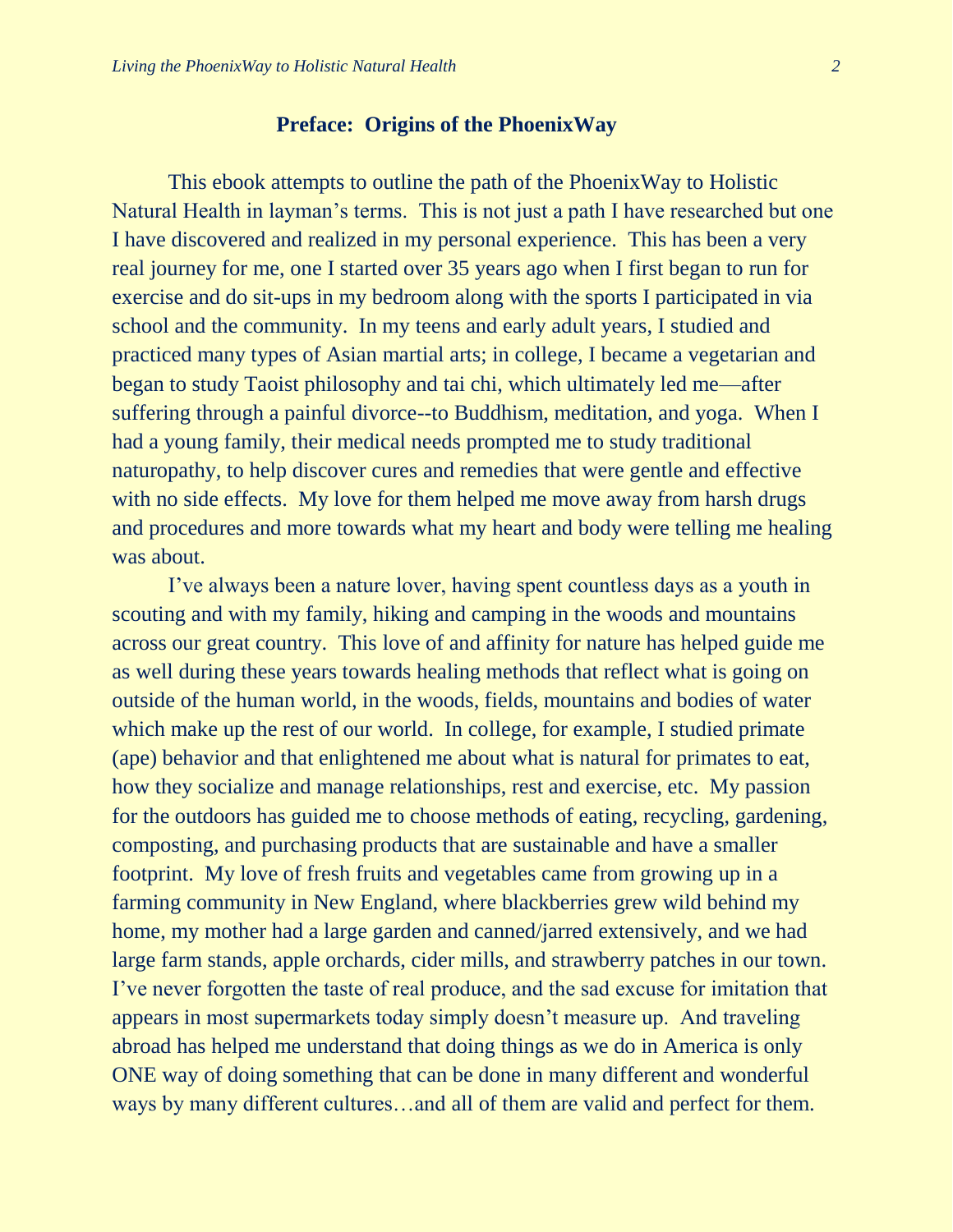I also have to share that I believe life is a learning experience; as such, I've continually kept myself involved with formal, structured learning experiences, as well as my own adventures. These experiences keep me on my toes mentally and physically, being challenged by teachers who love what they're doing and know how to do it…and ask me to do the same. I am in debt to them. As I have aged and experienced my own health changes and limitations, my interest in holistic natural healing continues to grow and deepen. These changes have included weight gain with the same diet, decreases in energy and stamina, gray hairs and wrinkles, a severe bout of kidney stones, weakening vision, short-term forgetfulness, and some immune system weaknesses that have left me prey to various viral infections. The knowledge and wisdom I've gained from my studies and experiments have been priceless to help me slow and reverse many of these symptoms and simply to age more gracefully. As I learn more, I continue to grow, gradually applying more changes to my life, testing them out, and then integrating them into everything else going on for me. You can do the same…be your own experiment!

This ebook reflects my experience formulating the PhoenixWay to Holistic Natural Health, exploring the age old wisdom of traditional naturopathy, Traditional Chinese Medicine (TCM), macrobiotics, yoga, various forms of meditation, modern dietary theories emphasizing plant based nutrition, the amazing health and longevity success of several traditional cultures still alive today in remote areas of the world, the eating behaviors of animals and especially primates/apes, and some current research on health and longevity issues. We will explore here several essential areas of holistic and natural health, including:

- optimal diet and nutrition to reach your ideal weight, have more energy, and reverse disease,
- balancing exercise, rest and relaxation to optimize your metabolism and slow your aging,
- managing mental and spiritual health to reduce stress and feel more happiness,
- improving relationships to gain more satisfaction and connection in your life, as well as

 exploring natural therapies to help restore health and retain balance. The goal of this ebook is to help you understand the factors that determine the length and quality your life and how you can manipulate these factors to extend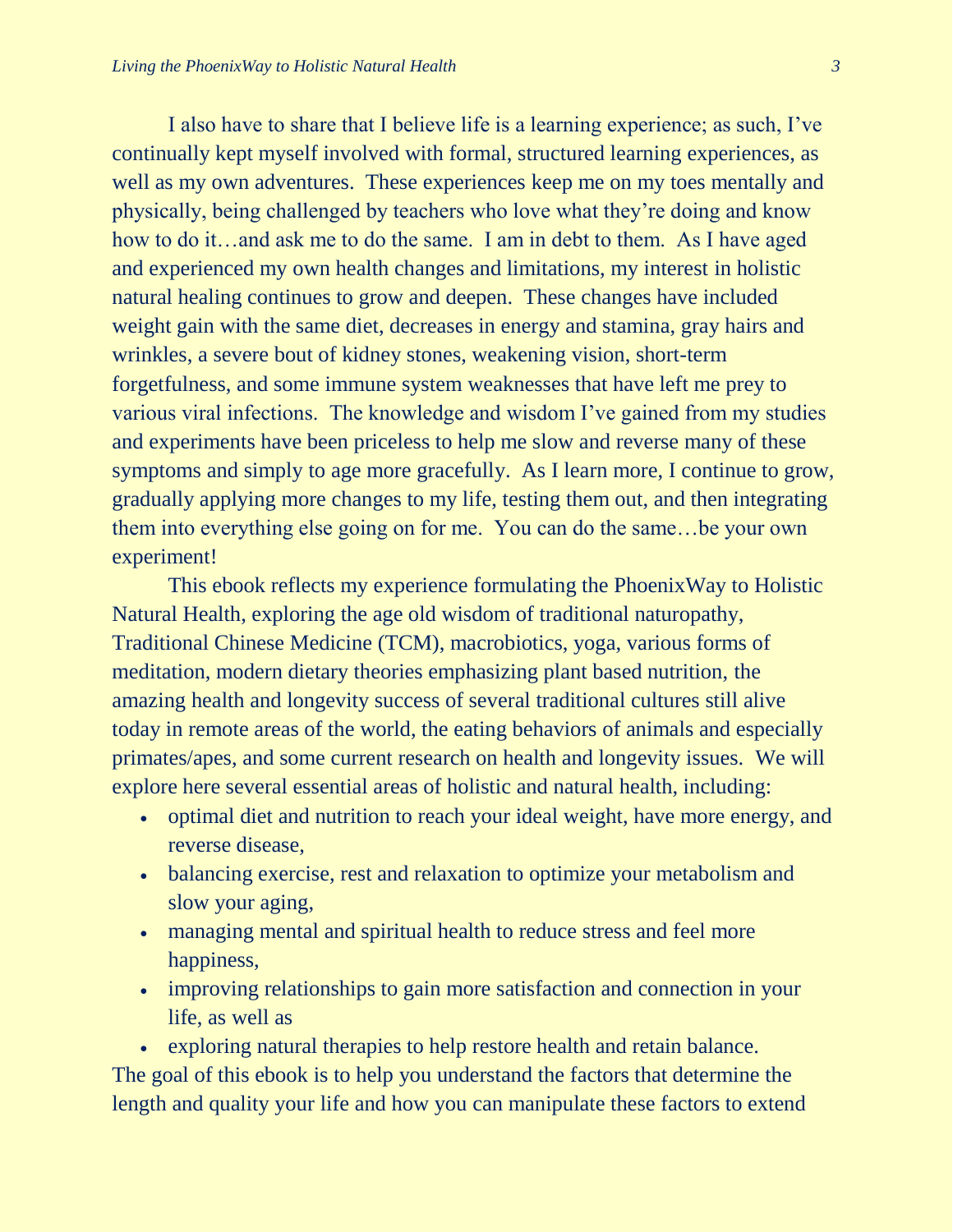your life to the longest possible span while living as healthy as it is possible to live during this span.

Ideally, readers of this ebook will "remember" the simple yet profound principles of health and longevity that are already encoded in our DNA, which have been programmed into our organisms by millions of years of evolution. Though these natural, encoded memories have been encrusted with years of distraction, manipulation, and misinformation…my sincere belief is that once we begin to spend a little time and effort paying attention to our bodies and what they are telling us they truly need, remarkably positive things will begin to happen as we guide ourselves back to health. The concept of the Phoenix is a sacred being in many cultures which lived for up to 500 years and then immolated (burned) itself up and rose again from its own ashes to start life again. I believe—and have verified in my own experience—that this rebirth and starting over is possible at ANY time during our lives, that it's never too late, and that wisdom, happiness, and peace is always available for us whenever we are ready to receive it.

And yet, though we may believe we are ready for this wisdom, happiness, and peace, it appears many times that we receive only suffering…or at least a lot of it. Some may feel that they are being "given" this suffering due to something they or their ancestors have done in the past. More enlightened folks may tune in to the reality that they are somehow inviting or causing everything that is happening to them. When that realization hits, it becomes time for change. Yet, change is not always easy; in fact, it is often downright hard. If change feels too difficult, my experience is that reaching out for support is the answer. This support can come from friends and loved ones, but often the help of a professional is needed, someone who is trained to deal with the way we humans block and stunt our own growth, punish ourselves, and prevent ourselves from reaching our goals. As someone who is professionally trained as a counselor, coach and educator, as well as a holistic wellness practitioner, I invite you to contact me to explore how I can help you. Please visit my website at [http://www.phoenixway.net,](http://www.phoenixway.net/) where you can also find links to my PhoenixWay page on Facebook as well as my LinkedIn page to learn more about my education and experience. You can contact me there for a free health consultation, and we can explore what services I can provide that would be of interest and benefit to you. Best of luck on your journey and I truly hope we meet each other on the road!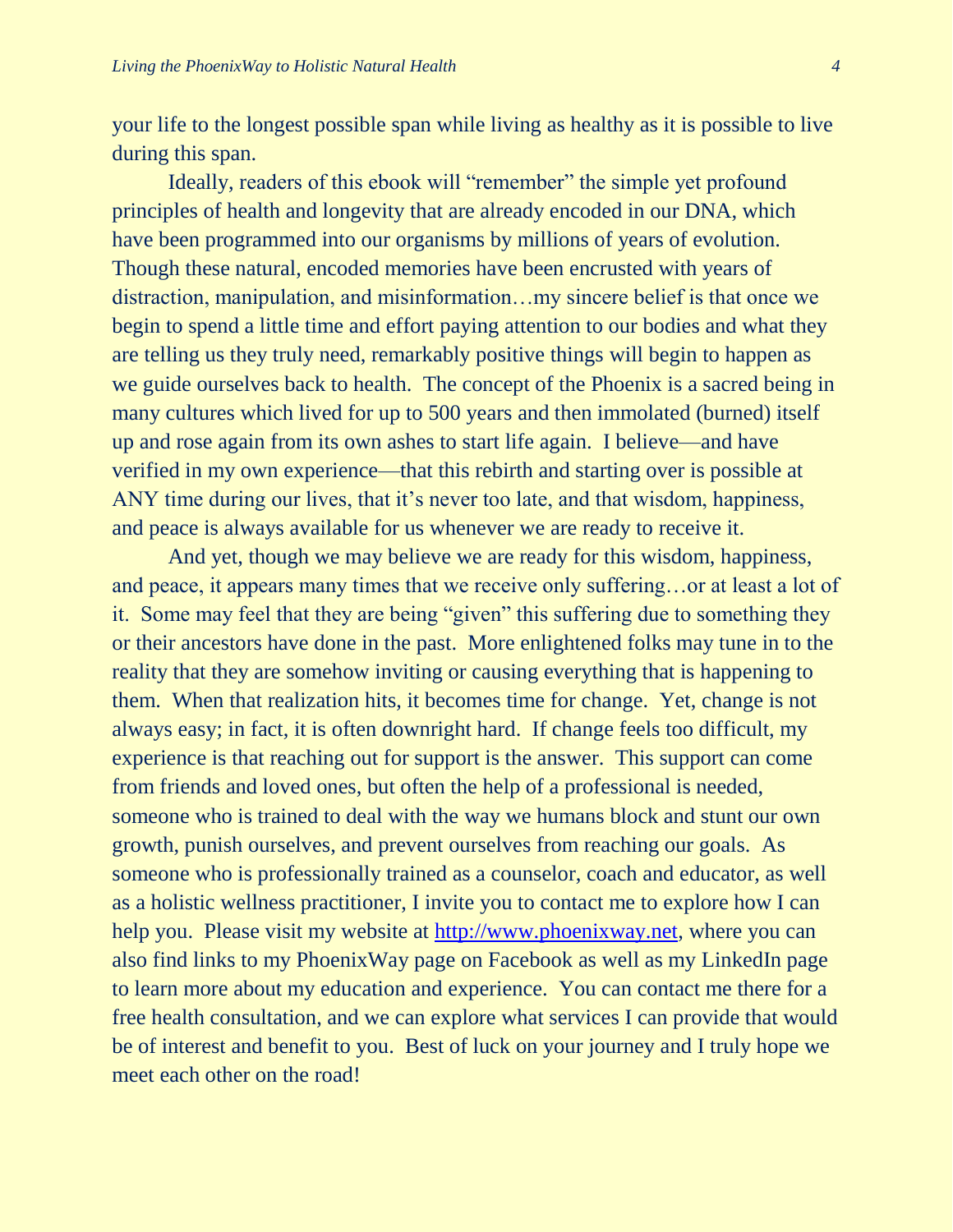## *Table of Contents*

| <b>Preface: Origins of the PhoenixWay</b>                           |
|---------------------------------------------------------------------|
| <b>Introduction: Why is Holistic Natural Health Important?</b>      |
| <b>Chapter 1: Diet &amp; Nutrition</b>                              |
| <b>The SAD Diet</b>                                                 |
| <b>Alkaline v. Acid Food</b>                                        |
| <b>Qualities of Healthy Food</b>                                    |
| <b>Benefits of a Plant Based Diet</b>                               |
| <b>Protein Consumption</b>                                          |
| <b>Raw v. Cooked Food</b>                                           |
| <b>Health Inhibitors &amp; Dietary Disease</b>                      |
| <b>GMOs: Possibly the World's Greatest Food Toxins &amp; Health</b> |
| <b>Inhibitors</b>                                                   |
| <b>Balance Between Expansive &amp; Contractive Foods</b>            |
| <b>Dietary Supplements</b>                                          |
| <b>Food Combining</b>                                               |
| <b>Drinking</b>                                                     |
| <b>Food Variety</b>                                                 |
| <b>Behaviors While Eating</b>                                       |
| <b>Fasting &amp; Cleansing</b>                                      |
| <b>Chapter 1 Summary: Action Steps for Diet &amp; Nutrition</b>     |
| <b>Chapter 2: Exercise &amp; Rest</b>                               |
| <b>Exercise</b>                                                     |
| <b>Exercise in the TCM Tradition</b>                                |
| Dao In & Hatha Yoga                                                 |
| <b>Fitness Through Lifestyle</b>                                    |
| <b>Rest, Relaxation &amp; Sleep</b>                                 |
| <b>Chapter 2 Summary: Action Steps for Exercise &amp; Rest</b>      |
| <b>Chapter 3: Mental &amp; Spiritual Health</b>                     |
| <b>The Mind and Body Work Together as One</b>                       |
| <b>The Mind's Power to HealOr Not</b>                               |
| <b>Taoism, Buddhism, and Mind-Body-Spirit Integration</b>           |
| <b>Taoist Meditation</b>                                            |
| <b>Buddhist Meditation</b>                                          |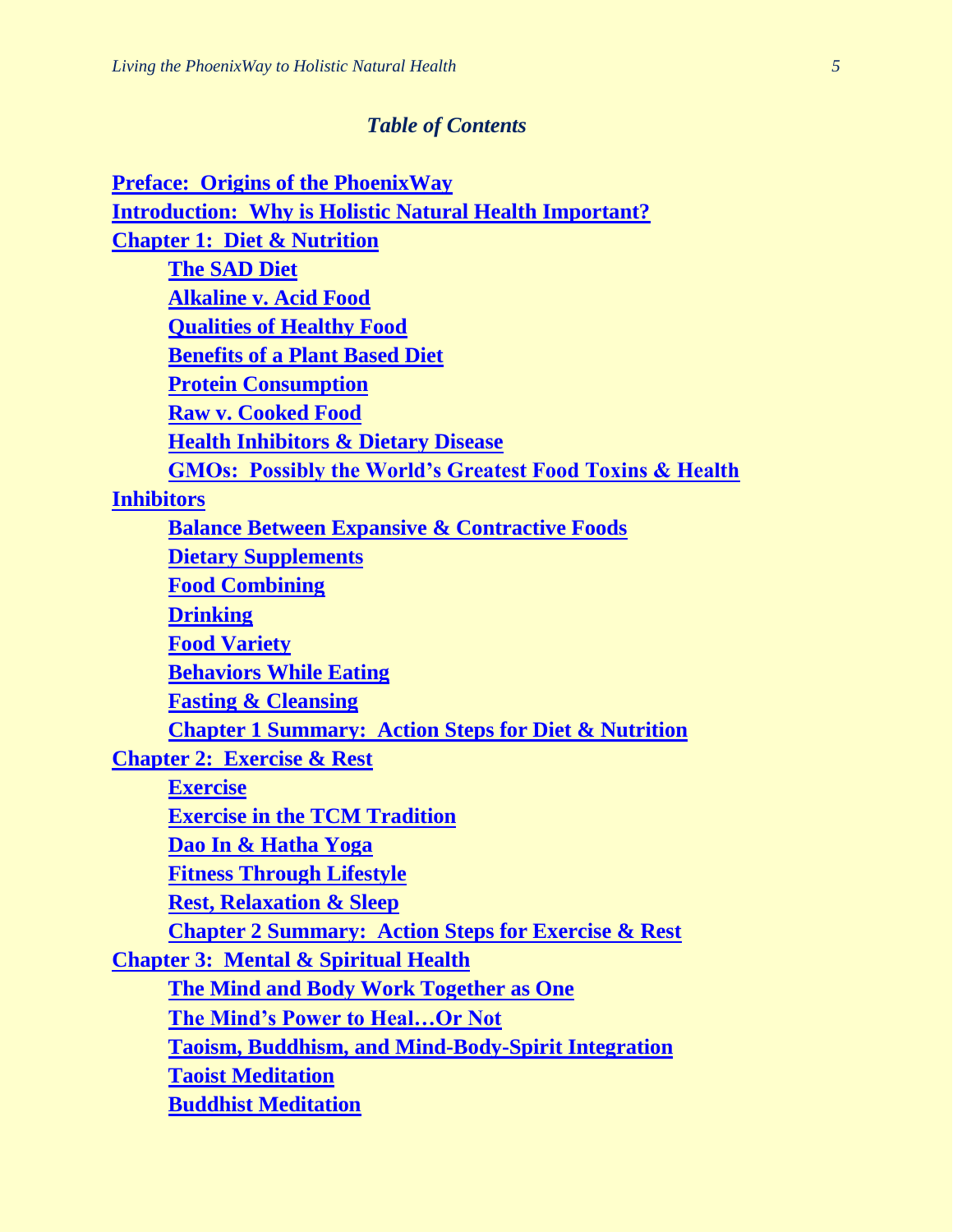<span id="page-5-0"></span>**Christian Meditation Mental Health and Healing in Traditional Cultures Chapter 3 Summary: Action Steps for Mental & Spiritual Health Chapter 4: Interbeing and Relationships Chapter 4 Summary: Action Steps for Relationships Chapter 5: Auxiliary Healing Methods for Illness Principles of Traditional Naturopathy Bodywork Benefits of Massage Acupressure and Reflexology Shiatsu and Thai Yoga Massage Reiki Energy Therapy Yoga & Yoga Therapy Herbology & Homeopathy Chapter 5 Summary: Action Steps for Auxiliary Healing Methods Conclusions: What Now? References**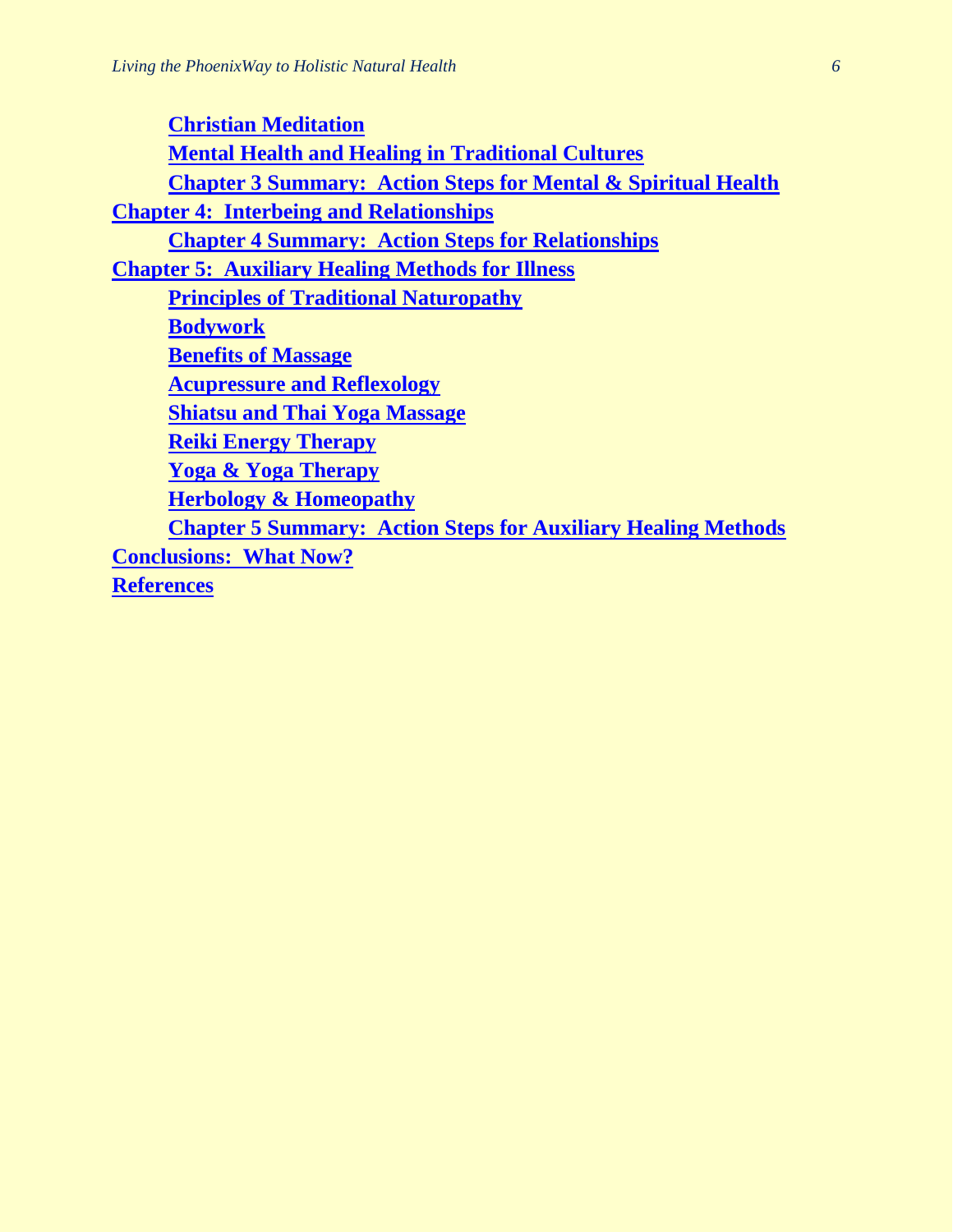## **Introduction: Why is Holistic Natural Health Important?**

A research on the bone health of one of the oldest persons in the world, who recently died at the age of 114, reveals that there were no genetic modifications which could have contributed to this longevity. The research team, directed by Universitat Autònoma de Barcelona professor Adolfo Díez Pérez, pointed out a healthy lifestyle, a Mediterranean diet, a temperate climate and regular physical activity as the reasons for his excellent health. (Coronado, 2008)

The term "human longevity" has often been used interchangeably with the term "human life expectancy," though this use is inaccurate, since the former term refers to the potential for human lifespan while the latter refers to a prediction for the lifespan of an "average human" born at a particular time. Predictions for life expectancy of the average American born at this time are approximately 78 years, which ranks America  $49<sup>th</sup>$  on the world list, while the highest life expectancy worldwide is 84.36 years in Macau (CIA, 2009). On the other hand, the oldest woman in history whose age has been verified by modern documentation lived to be 122.45 years, was French, and died in 1997 (Robbins, 2006; Whitney, 1997); the oldest man so far whose age is not in dispute was Danish and lived to be 115.69 years, dying in 1998 (Wilmoth, 1998). Thus, the difference between life expectancy and longevity is about 40 years for most people. What that translates to is that most of us could potentially live a 50% longer life, if we only knew how! Another issue to consider is the concept of "health expectancy," which means the prediction of how long the average person will live without major health problems. According to Robbins (2006), Americans a century ago spent only 1% on average of their lives sick; that figure has risen to 10%. That means that the typical American is only healthy until about 70 and then spends the last 8 years in chronic, debilitative illness before death. Now, we are talking about a 50 year difference between health expectancy and human lifespan, which means the average American is living only about 58% of the potential for human lifespan in good health! How is it possible that the world's richest country is  $49<sup>th</sup>$  on the world life expectancy list, with only 58% on average of the human potential life span lived in good health? It seems that Americans are clearly missing something very important about life and about health.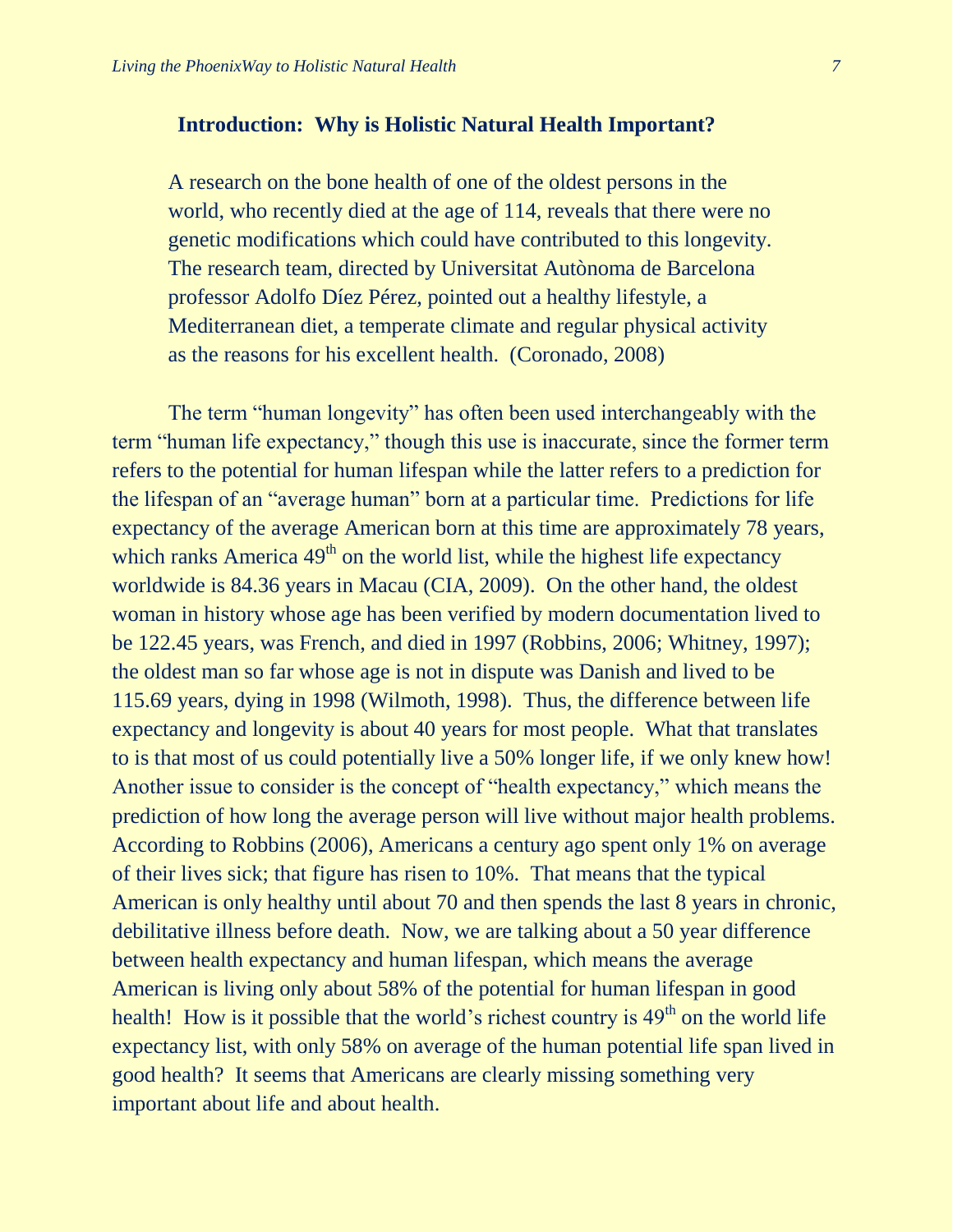Modern American doctors and medical researchers would like to find a panacea, a magic pill or "Fountain of Youth" that would allow Americans to live longer without having to radically transform their lifestyles. Though there has been much research recently on using technology to artificially manipulate lifespan, such as modifying genes and injecting growth and other hormones, and other research exploring the impact that genetics has on aging and longevity, the bulk of the research seems to support the power and impact of the simple and practical guidelines for healthy living passed down from natural healers for thousands of years, such as the piece that opened this ebook. From the ancient systems of Traditional Chinese Medicine (TCM) from China and Ayurveda and yoga medicine from India, to the more modern manifestations of naturopathy, homeopathy, macrobiotics, and orthomolecular nutrition, all of these systems indicate that good health and longevity are maximized by practicing a holistic, balanced regimen which includes: a healthy diet, herbal and nutritional supplementation, ingesting clean water and air, minimizing exposure to toxins, practicing mild exercise regularly, getting adequate rest and sleep, spending time outdoors especially in natural areas, having a network of meaningful and supportive relationships, finding ways to minimize and manage stress, and having a positive mental outlook and a meaningful spirituality. Further research on cultures which produce the greatest amount of centenarians indicates in addition that a certain passion for life and resilience to change, stress, and adversity must also be present to live a long life. This may be related to the state of one's optimism, since research shows a direct relationship between one's positive mental outlook at any given time and the state of one's immune system (Robbins, 2006).

Yet this simple and sensible knowledge is not accessible or accessed by the vast majority of people in developed nations like America. In fact, it is very difficult to create a healthy lifestyle in this country today, because of the influence of big business, the banks, the military, the entertainment industries, and the media, run by a government that is largely serving lobbyist interests. People in America have forgotten how to live truly healthy lives. And not only have they forgotten, but if they could remember or be taught, most of them do not have time! As the richest nation on earth, we are also one of the most overworked. But, wait. Is it fair or even reasonable that we are only enjoying 58% of our potential lives? What has gone wrong? How can this be? Perhaps we do not have to be rich, famous, or powerful, but can we just get a little more out of life? How is it that 48